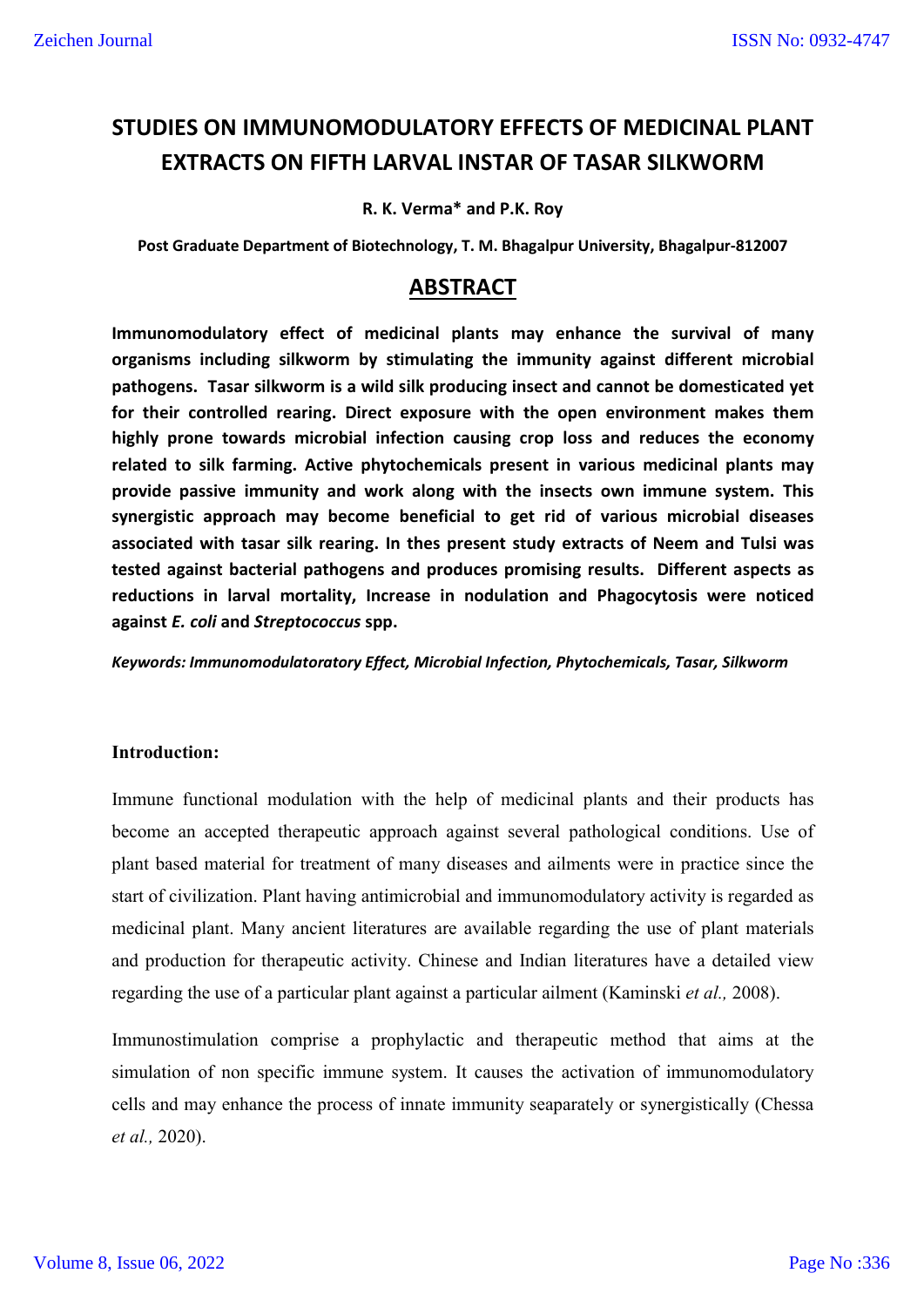Plants that have therapeutic values is regarded as medicinal plant. Earlier literatures such as Rigveda and Charak-Samhita have a detailed view of therapeutic activity of many plants. Plants and their products were early medicines and were used against many physical and physiological disorders. Immunomodulation by plant products could provide an alternative to chemotherapy for a variety of diseased condition, especially with compromised host (Wagner 1985; Jantan *et al.,* 2015). Medicinal plants having immunomodulatory function can serve as a sourse of alternative source of chemical treatment.

There effect of medicinal plant on silkworm is basically confined with their antimicrobial properties. The medicinal plants have antimicrobial compounds and thus being used as pesticides for number of pests and pathogens.

#### **Medicinal plants:**

According to ancient literature about 80,000 different species of plants can be utilized in different medicinal practices. Due to rapid advancement in allopathic treatments the use of traditional medicinal gets reduced sequentially with time. There are number of medicinal plants present around us but due to lack of knowledge, their benefits remain unnoticed.

## **Materials and methods:**

#### **Silkworm samples:**

One day old fifth larval instars were taken as biological test model to evaluate the efficacy of medicinal plant extract against bacterial and fungal pathogens. Disease free and asymptomatic larval samples were collected from a batch of winter crop.

## **Selection of medicinal plants:**

Out of number of medicinal plants available, Neem and Tulsi were selected randomly and in the light of their common occurrence. This makes their use feasible for the reares and farmers.

#### **Preparation of plant extracts samples:**

Leaves were selected for the preparation of medicinal plant extracts. Collected leaf samples were first washed thoroughly under the running tap water to wash out dust and other adhered things. Leaves were air dried in shade till they become brittle. The dried leaves were then grinded by using grinder in fine powder. 60 gram of prepared fine powder was suspended in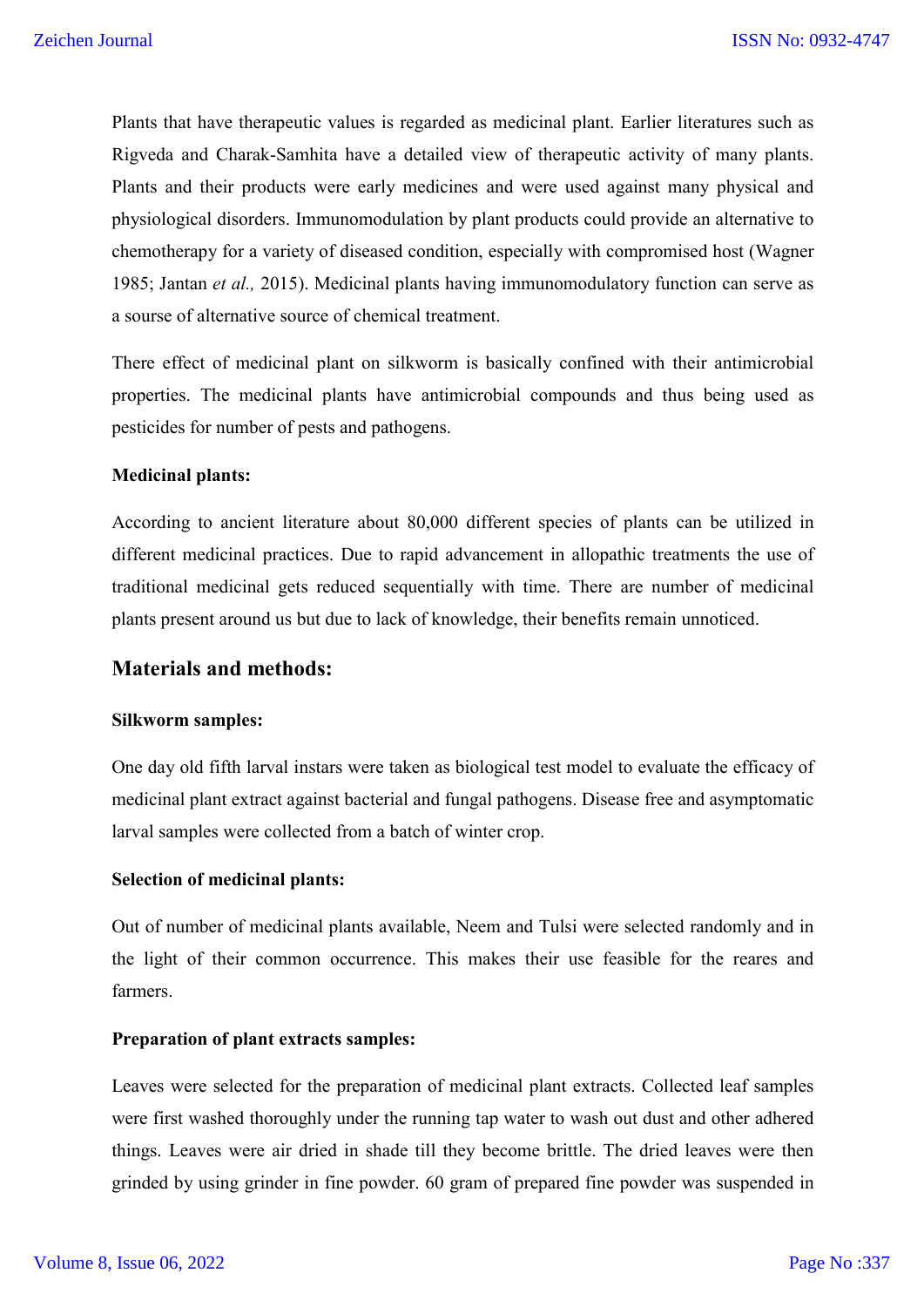160 ml of aqueous solvent respectively for each plant samples. Solutions were placed on rotator shaker and maintained with a rotation speed of 60 rpm per minute for 48 hours. After that the samples were filtered out and dried in dissicator to evaporate all the liquid content used during extaction. The dried power samples were used to prepare 2%, 5% and 10% concentration samples in 10ml of distilled water for further use.

## **Preparation of inoculums:**

Two bacterial samples of *E.coli* and *Streptococcus* were used to induce pathogenesis in fifth larval instar. *E.coli* bacterial samples were prepared by using log stage *E. coli* culture cells diluted with normal saline to make bacterial inoculums of  $1x10^4$  cells/ml. Similarly, Steptococcus samples were prepared having a cell density of  $5x 10^4$  cells/ml. The cell density of bacterial inoculums was adjusted to below  $LD_{50}$ .

## **Induction of pathogenesis in larvae:**

Live bacterial inocula were injected in a volume of 3µl within abdominal region using Hamilton hypodermal syringe (Santiago *et al.,* 2015).

## **Application of prepared plant extracts:**

Prepared extracts in different dilutions were separately sprayed directly upon feeding leaves of experimental test groups of *E.coli* and *Streptococccus spp*. 10ml of prepared plant extact sample was sprayed over 100 g of Arjuna leaves.

#### **Assessment of larval mortality:**

Numbers of deaths were recorded in each experimental set with respect of time in order to estimate the enhanced survival of infected larval population.

#### **Assessment of THCs:**

Change in total hemocyte count was observed by adopting the methods of Auber and Yeager (1935) and El-Bassyouni *et al.,* (2017). The hemolymph sample taken after 12 hours and 24 hours post inoculation was diluted by using thoma pipette to achieve a dilution of 20 times. Improved nubaur haemocytometer was used for counting hemocytes present in haemolymph samples of control and test groups according to formula given by Jones (1962).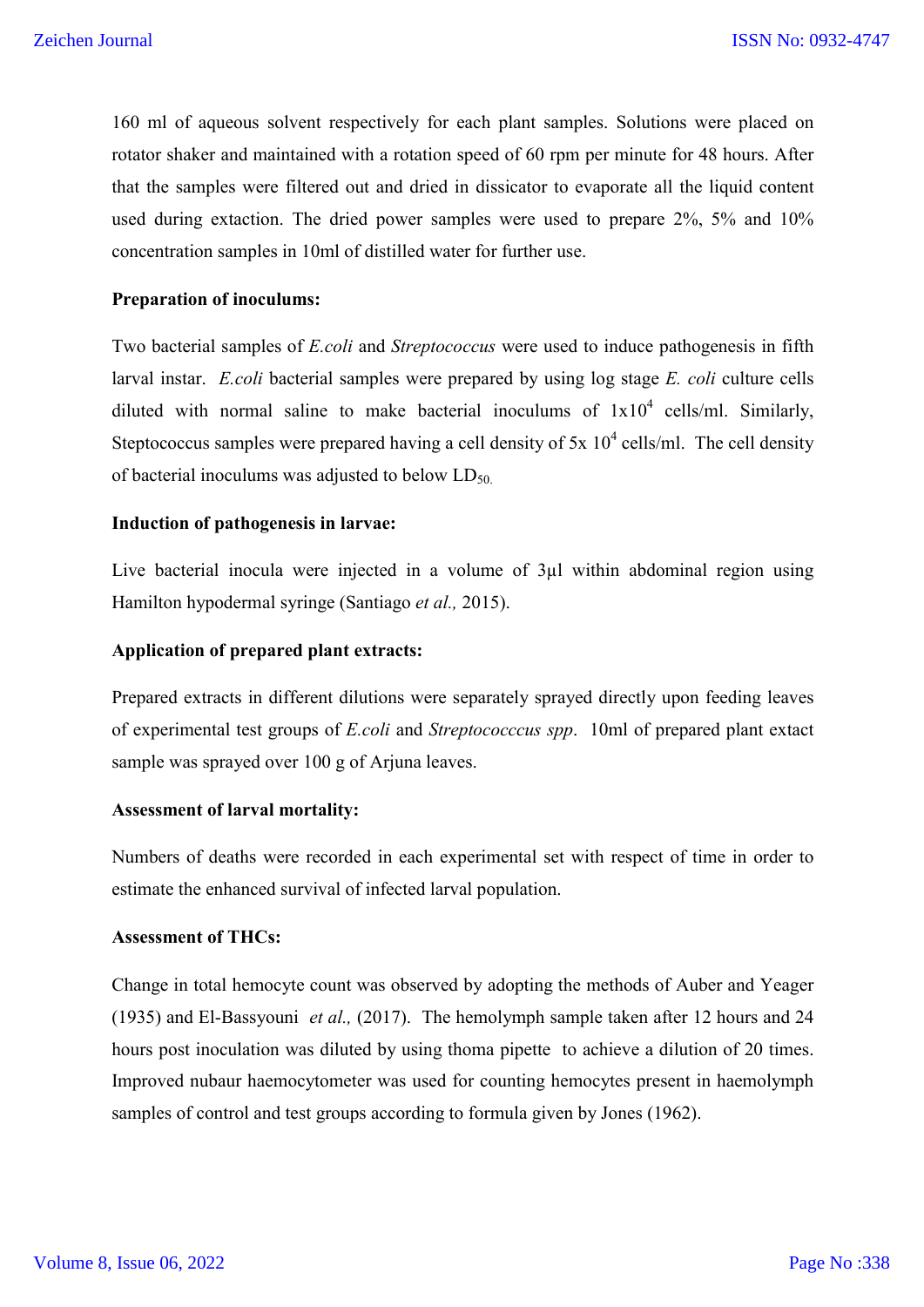## **Assessment of Phagocytosis:**

By adopting the method of Rowley and Ratcliffe (1980), giemsa stained microscopic slides were observed under light microscope to calculate the percentage phagocytosis.

## **Assessment of nodulation:**

Estimation of percentage nodulation in  $5<sup>th</sup>$  larval instar was done according to the method of Gunnarsson and Lackie (1985). Larval instars were dissected under light microscope with the help hypodermal needle at 6, 12, 18 and 24 hours of post inoculation to observe the presence of nodules. The number of nodules observed was counted and percentage nodulation was calculated accordingly.

## **Results:**

## **Percent mortality change in 5th larval instar:**

For the period of 6 hours post inoculation showed minimum death percent while maximum death percentages were recorded at 48 hours of post inoculation in neem and tulsi extract treatment groups. For *E.coli* positive control group the 78.6%, 62.4%, 36.7% and 18.1% mortality were observed for 48, 24, 12 and 6 hours of post inoculation respectively. Percentage reduction in mortality of infected larvae were recorded for each treatment groups of 2%, 5% and 10% concentration of medicinal plant aquous extracts for both Neem and Tulsi. The maximum decrease in % mortality was observed in 10% treatment groups of both Neem and Tulsi extacts.

| % 5 Mortality in E. coli treated Groups |          |      |                                                 |      |      |      |      |  |  |
|-----------------------------------------|----------|------|-------------------------------------------------|------|------|------|------|--|--|
| Time                                    | Positive |      | Conc. of Tulsi Extract<br>Conc. of Neem Extract |      |      |      |      |  |  |
| (hr)                                    | Control  | 2%   | 5%                                              | 10%  | 2%   | 5%   | 10%  |  |  |
| 6                                       | 18.1     | 15.4 | 12.5                                            | 8.2  | 20.4 | 16.5 | 8.3  |  |  |
| 12                                      | 36.7     | 34.3 | 28.6                                            | 15.8 | 26.2 | 20.8 | 12.6 |  |  |
| 24                                      | 62.4     | 58.2 | 46.7                                            | 34.2 | 45.7 | 36.4 | 30.4 |  |  |
| 48                                      | 78.6     | 72.7 | 64.3                                            | 41.3 | 65.3 | 54.7 | 40.5 |  |  |

 **Table 1.0: % Mortality observed in 5th instar larval groups infected with** *E coli.*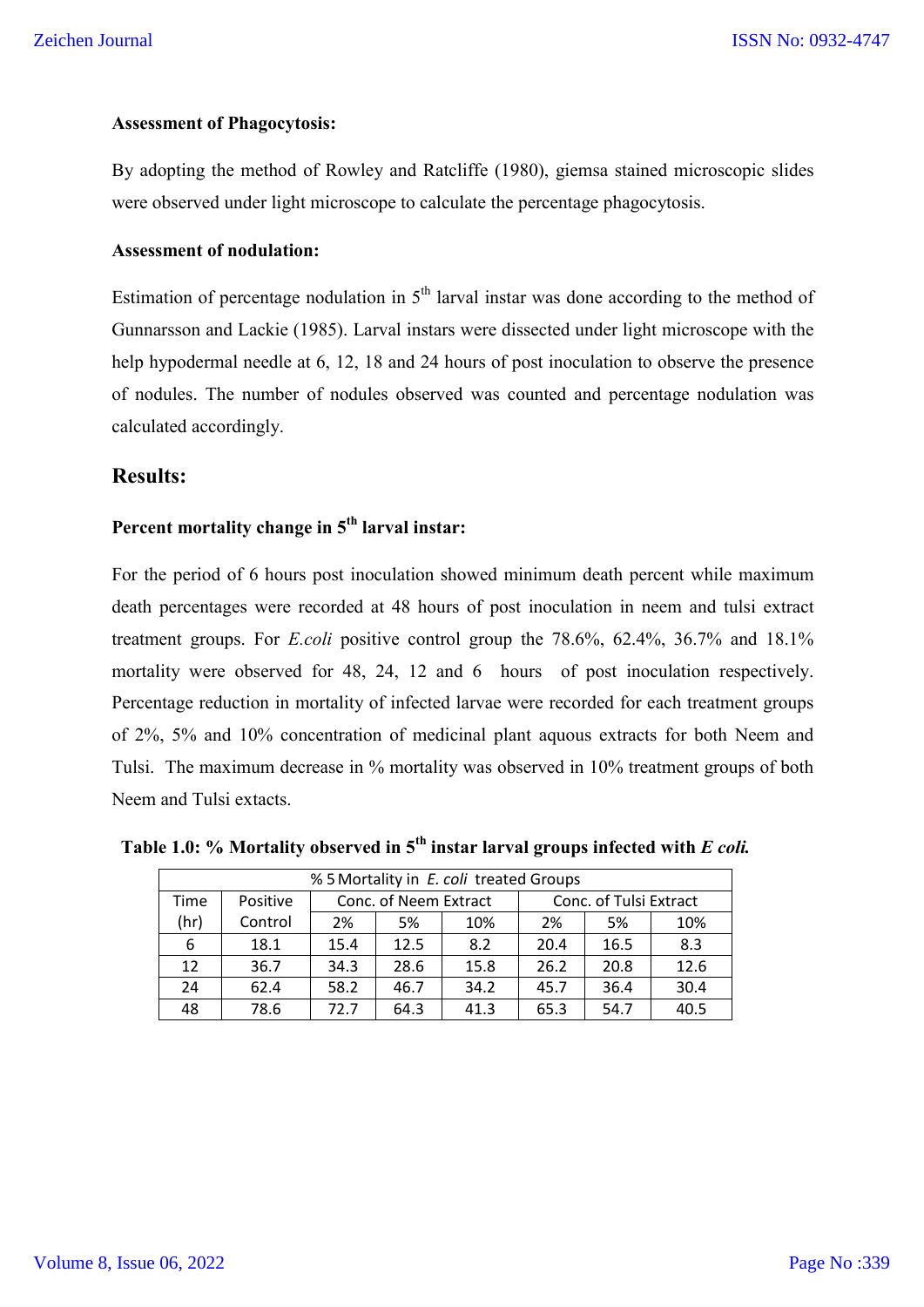

Fig 1.0: % Mortality in control and Neem etract treated 5<sup>th</sup> instar larval groups infected with *E.coli* 





It was revealed that the minimum and maximum deaths of 24.7% and 88.4% occurred at around 6 hr and 48 hours of post inoculation in positive control groups without any treatment. Both Neem and Tulsi treatment groups showed maximum decrease in % mortality in 10% extract groups. The decrease in % mortality was found higher in 10% treatment group followed by 5% and then 2% treatment groups of Tulsi extract for all concentrations.

| % Mortality in Streptococcus Groups |                 |      |                              |      |                               |      |       |  |  |
|-------------------------------------|-----------------|------|------------------------------|------|-------------------------------|------|-------|--|--|
| Time                                | <b>Positive</b> |      | <b>Conc. of Neem Extract</b> |      | <b>Conc. of Tulsi Extract</b> |      |       |  |  |
| (hr)                                | Control         | 2%   | 5%                           | 10%  | 2%                            | 5%   | 10%   |  |  |
| 6                                   | 31.4            | 24.7 | 17.5                         | 11.5 | 21.4                          | 19.8 | 10.5  |  |  |
| 12                                  | 46.3            | 32.5 | 27.2                         | 21.6 | 31.7                          | 24.3 | 20.1. |  |  |
| 24                                  | 72.2            | 56.6 | 48.6                         | 41.5 | 54.6                          | 41.6 | 32.7  |  |  |
| 48                                  | 88.4            | 64.8 | 57.8                         | 51.9 | 72.3                          | 65.7 | 51.2  |  |  |

 **Table 2.0: % Mortality observed in 5th instar larval groups infected with** *Streptococcus Spp.*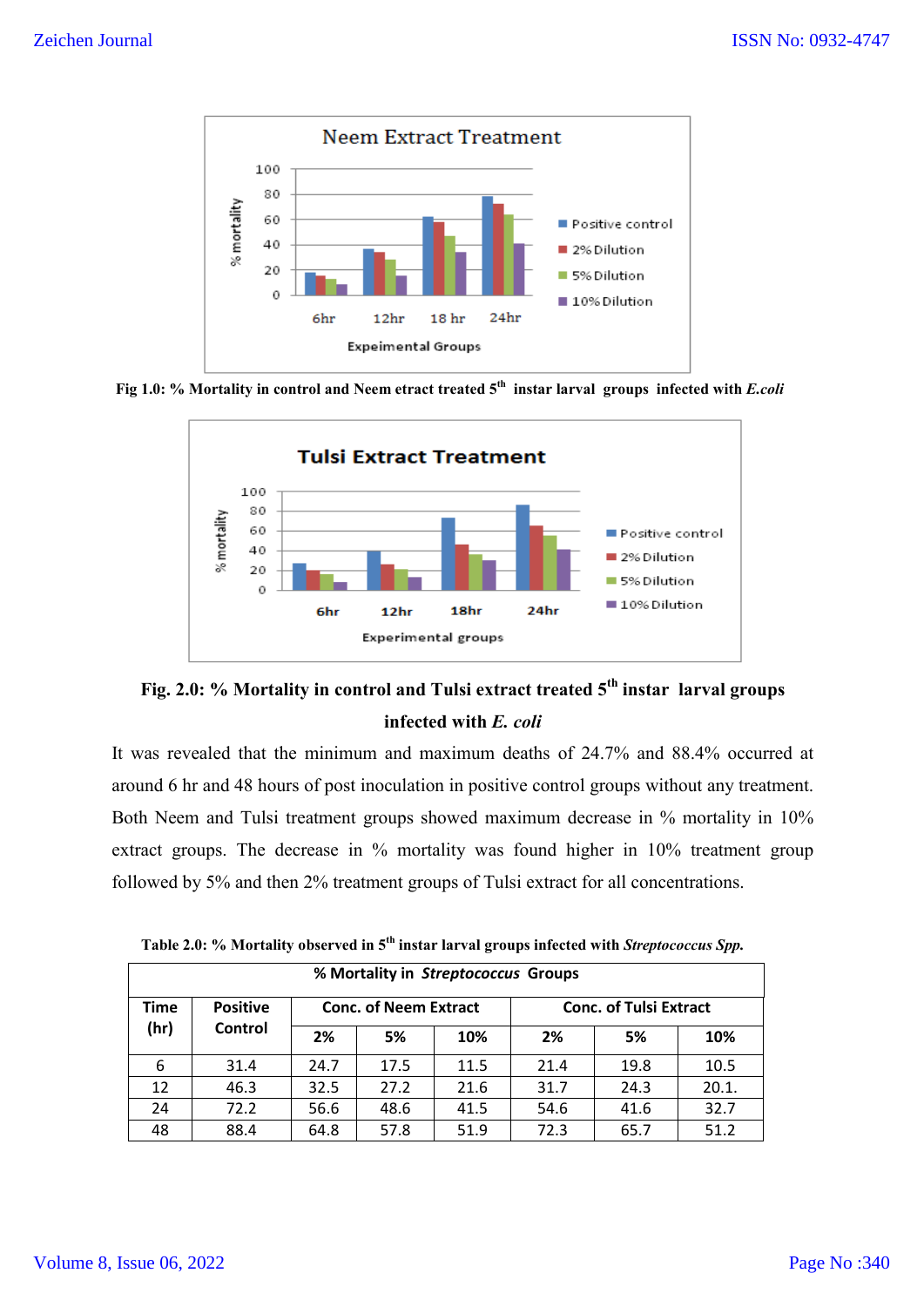

**Fig. 3.0: % Mortality in control and Neem extract treated larval groups infected with** 



**Fig. 4.0: % Mortality in control and Tulsi extract treated larval groups infected with** *Streptococcus spp.*

## **Change in Toatal Hemocyte Counts (THCs):**

It was revealed that the total hemocyte count increases in positive control groups and treatment groups of *E.coli* and *Streptococcus* experimental groups. The results the the number of THCs in positive control groups were 1487.58±187, and for 2%, 5% and 10% treatment group were have a average mean of  $1493.47 \pm 182$ ,  $1501.45 \pm 147$  and  $1544.47 \pm 157$  cells/mm3 respectively. *E. coli* experimental set treated with Neem leaves extract. The 5% experiment set of Neem treated experimental group the THCs were present in  $15014.58 \pm 147$ , 1578.75±186 and 1592.14±147 cell/mm3 respectively. The 10 % treatment group of Neem on *E. coli* treatment group reveals to have 1521.24  $\pm 165$ , 1589.56  $\pm 147$  and 2042.25  $\pm$  165 cell/mm<sup>3</sup> . Similarly, within the Tulsi extract treatment *E.coli* groups the highest number of THCs was found in 10% treatment groups having a overall mean of  $2011.24 \pm 145$  cell/mm<sup>3</sup>.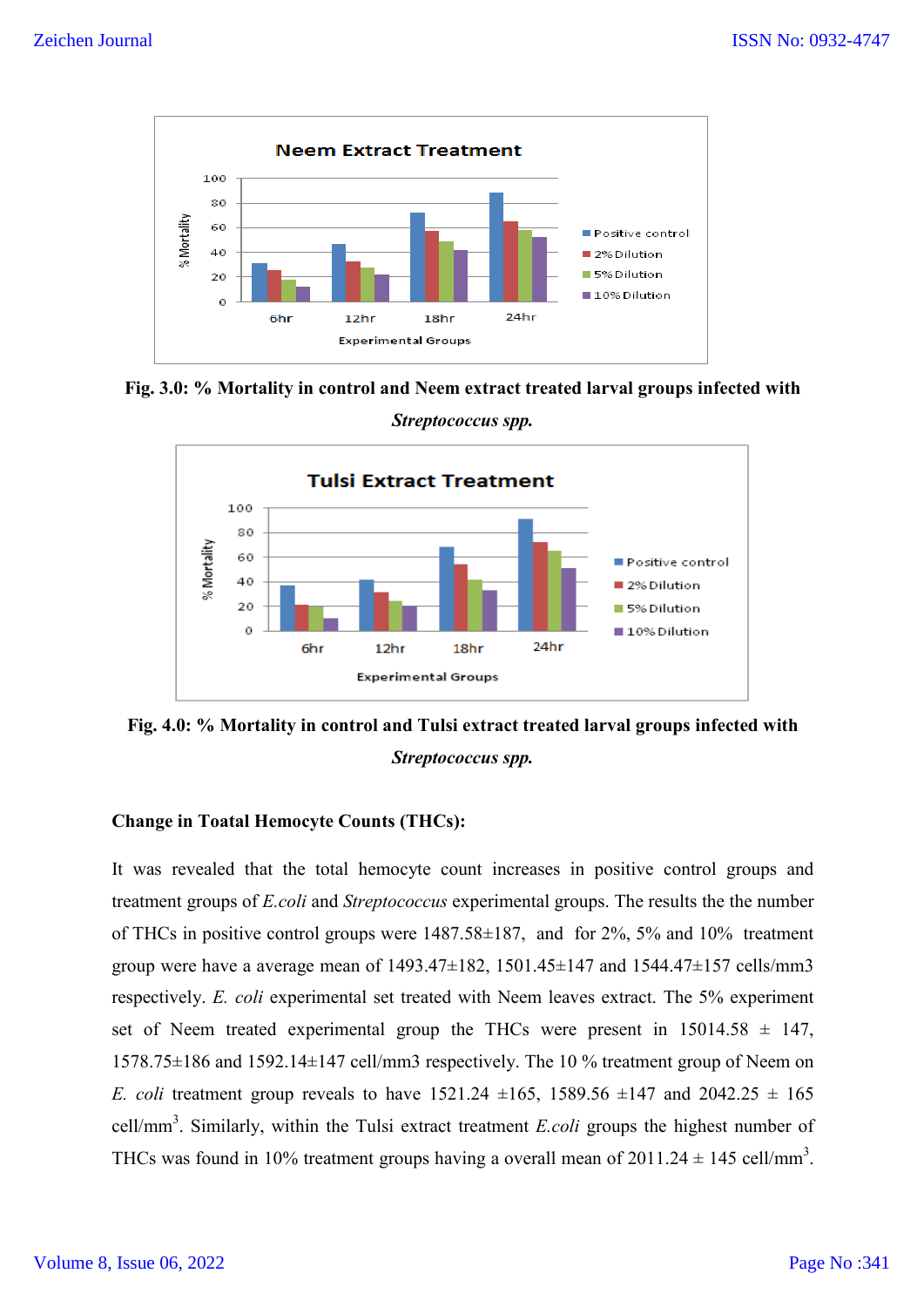In Streptococcus infected experimental groups, the 10% concentration of Neem and Tulsi extract were found to have the heighest average means value of THCs viz,  $2147.45 \pm 187$  and  $2217.26 \pm 164$  cells/cm<sup>3</sup>.

## **Estimation of % Phagocytosis:**

Phagocytosis was observed within prepared slides for 4 different time intervals in control and treatment groups of Neem and Tulsi. It was observed that the % phagocytosis increases for 6 and 12 hours of post inoculation in both treatment groups. Results are presented in Table 5.03 and fig 5.05 & 5.06for *E. coli* treatment sets and in Table 5.05 and Fig 5.07 & 5.08 for *Streprococcus* treatment sets.

| % Phagocytosis in E.coli infected Larval Groups |          |                 |                       |      |                        |      |      |  |  |
|-------------------------------------------------|----------|-----------------|-----------------------|------|------------------------|------|------|--|--|
| Time                                            | Positive |                 | Conc. of Neem Extract |      | Conc. of Tulsi Extract |      |      |  |  |
| (hr)                                            | Control  | 2%<br>5%<br>10% |                       |      | 2%                     | 5%   | 10%  |  |  |
| 6                                               | 4.2      | 6.7             | 6.8                   | 7.2  | 13.1                   | 14.3 | 14.9 |  |  |
| 12                                              | 41.6     | 55.1            | 57.2                  | 59.4 | 60.2                   | 62.2 | 64.5 |  |  |
| 24                                              | 14.8     | 16.4            | 18.1                  | 19.8 | 26.3                   | 27.5 | 29.6 |  |  |
| 48                                              | 3.4      | 4.5             | 4.8                   | 4.8  | 10.1                   | 11.6 | 12.4 |  |  |

 **Table 3.0: % Phagocytosis observed in control and** *E.coli* **treated groups**



 **Fig 5.0: % Phagocytosis in Neem extract treated larval groups infected with** *E. coli*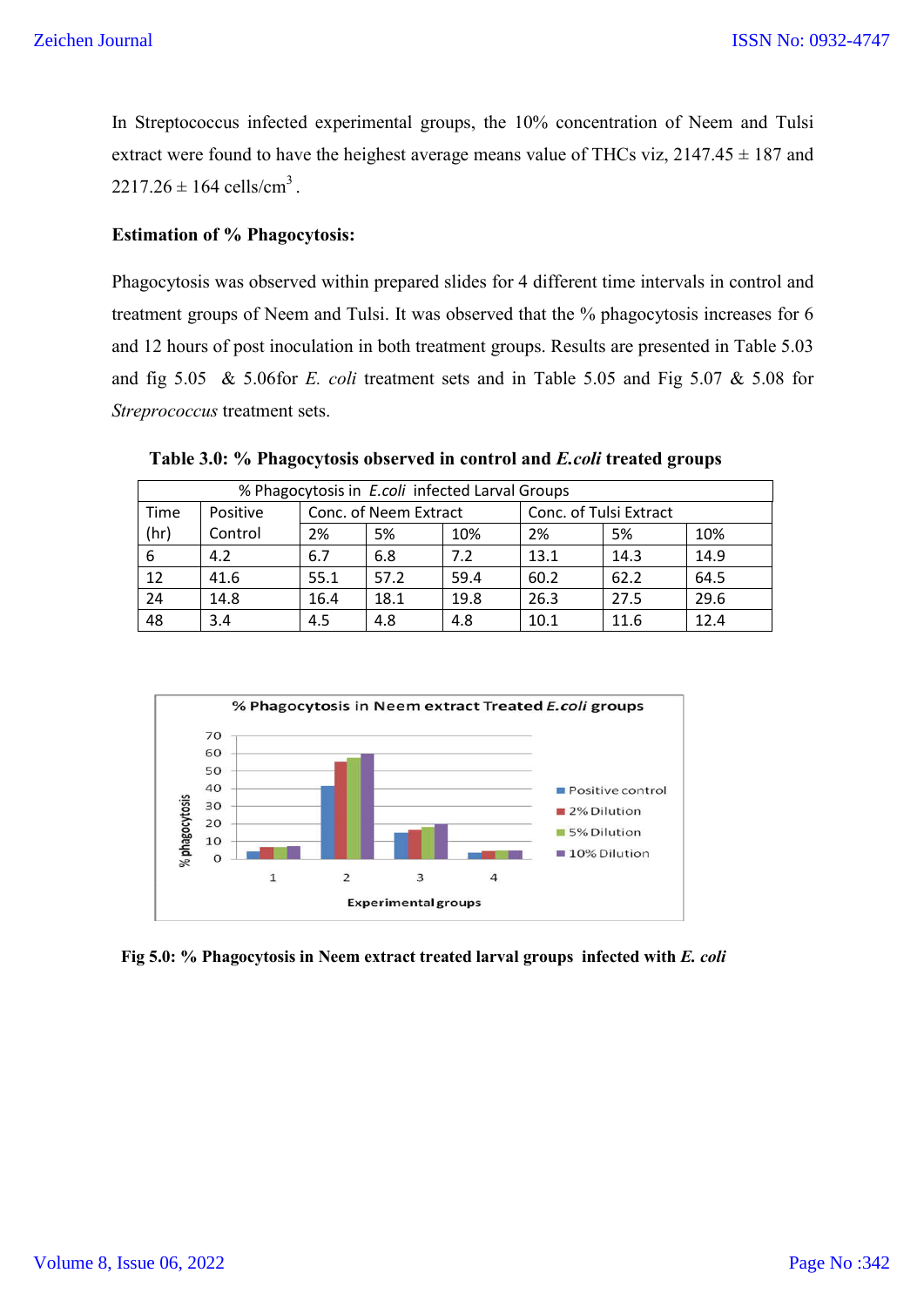

 **Fig. 6.0: % Phagocytosis in Tulsi extract treated larval groups infected with** *E. coli*

| Table 4.0: % Phagocytosis observed in control and Streptococcus treated groups. |  |  |  |
|---------------------------------------------------------------------------------|--|--|--|
|---------------------------------------------------------------------------------|--|--|--|

| % Phagocytosis in Streptococcus infected Larval Groups |                 |      |                              |      |                 |                               |      |      |  |  |
|--------------------------------------------------------|-----------------|------|------------------------------|------|-----------------|-------------------------------|------|------|--|--|
| <b>Time</b>                                            | <b>Positive</b> |      | <b>Conc. of Neem Extract</b> |      | <b>Positive</b> | <b>Conc. of Tulsi Extract</b> |      |      |  |  |
| (hr)                                                   | Control         | 2%   | 5%                           | 10%  | Control         | 2%                            | 5%   | 10%  |  |  |
| 6                                                      | 11.5            | 12.8 | 14.2                         | 15.3 | 13.1            | 14.4                          | 15.7 | 16.8 |  |  |
| 12                                                     | 60.2            | 61.4 | 63.4                         | 64.7 | 62.5            | 63.4                          | 65.8 | 66.1 |  |  |
| 24                                                     | 25.1            | 27.3 | 29.4                         | 31.2 | 27.6            | 29.5                          | 33.4 | 34.5 |  |  |
| 48                                                     | 10.1            | 12.2 | 14.1                         | 15.3 | 11.8            | 12.7                          | 13.8 | 15.4 |  |  |



 **Fig. 7.0: % Phagocytosis in Neem extract treated** *Streptococcus* **sets**

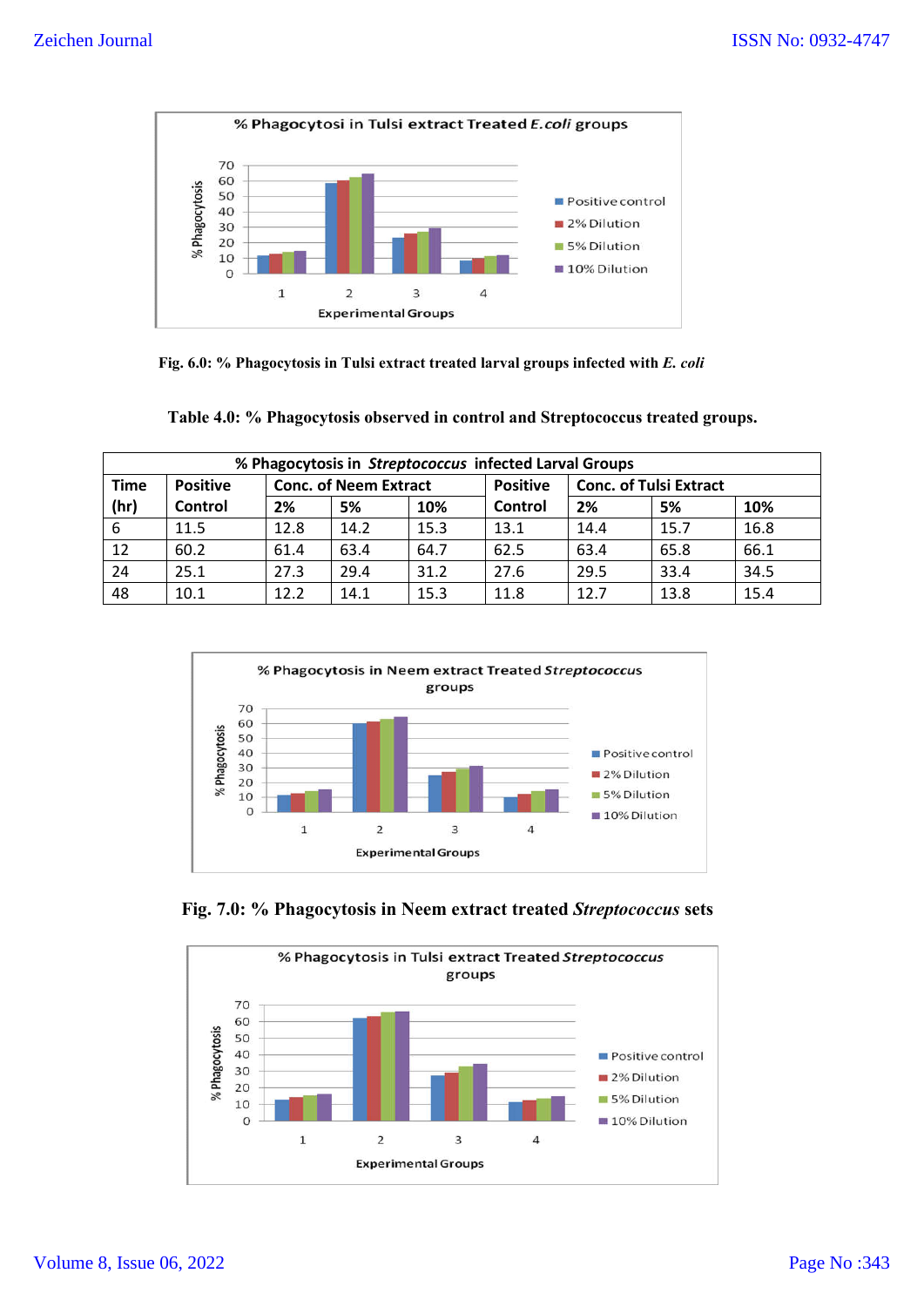## **Fig. 8.0: % Phagocytosis in Tusli extract treated** *Streptococcus* **sets**

#### **Estimation of Nodulation:**

The percentage occurrence of nodulation in positive control and treatment groups of *E. coli* experimental sets were estimated through light microscopic examinations of control and treated larval samples with 2%, 5% and 10% concentration of Neem and Tulsi extracts. The results are summarised in table 5.0 and fig. 9.0 & 10.0. The results shows that the percentage of nodulation increases linearly in both control and treated groups for both Neem and Tulsi. 10% concentration of Neem and Tulsi leaves extract were found to mount maximum % nodulation under similar set of conditions. Comparatively Tulsi leaves extracts showed higher nodulation percentage with respect to Neem leaves extracts prepared in distilled watern solvent.

| % Nodulatin in E.coli experimental Groups |                 |      |                              |      |                 |                               |      |      |  |  |
|-------------------------------------------|-----------------|------|------------------------------|------|-----------------|-------------------------------|------|------|--|--|
| <b>Time</b>                               | <b>Positive</b> |      | <b>Conc. of Neem Extract</b> |      | <b>Positive</b> | <b>Conc. of Tulsi Extract</b> |      |      |  |  |
| (hr)                                      | Control         | 2%   | 5%                           | 10%  | Control         | 2%                            | 5%   | 10%  |  |  |
| -6                                        | 11.8            | 17.2 | 20.3                         | 22.1 | 8.5             | 10.4                          | 12.4 | 14.7 |  |  |
| 12                                        | 21.5            | 26.4 | 32.1                         | 34.3 | 31.4            | 33.6                          | 36.1 | 39.4 |  |  |
| 24                                        | 42.1            | 48.6 | 50.3                         | 52.2 | 52.1            | 55.8                          | 58.2 | 61.4 |  |  |
| 48                                        | 62.3            | 69.7 | 73.5                         | 76.1 | 72.8            | 74.8                          | 76.2 | 78.6 |  |  |

**Table 5.0: % Nodulation in** *E. coli* **infectedd groups with neem and tulsi extract treatment**



**Fig 9.0: % Nodulation in Neem extract treated** *E. coli* **groups**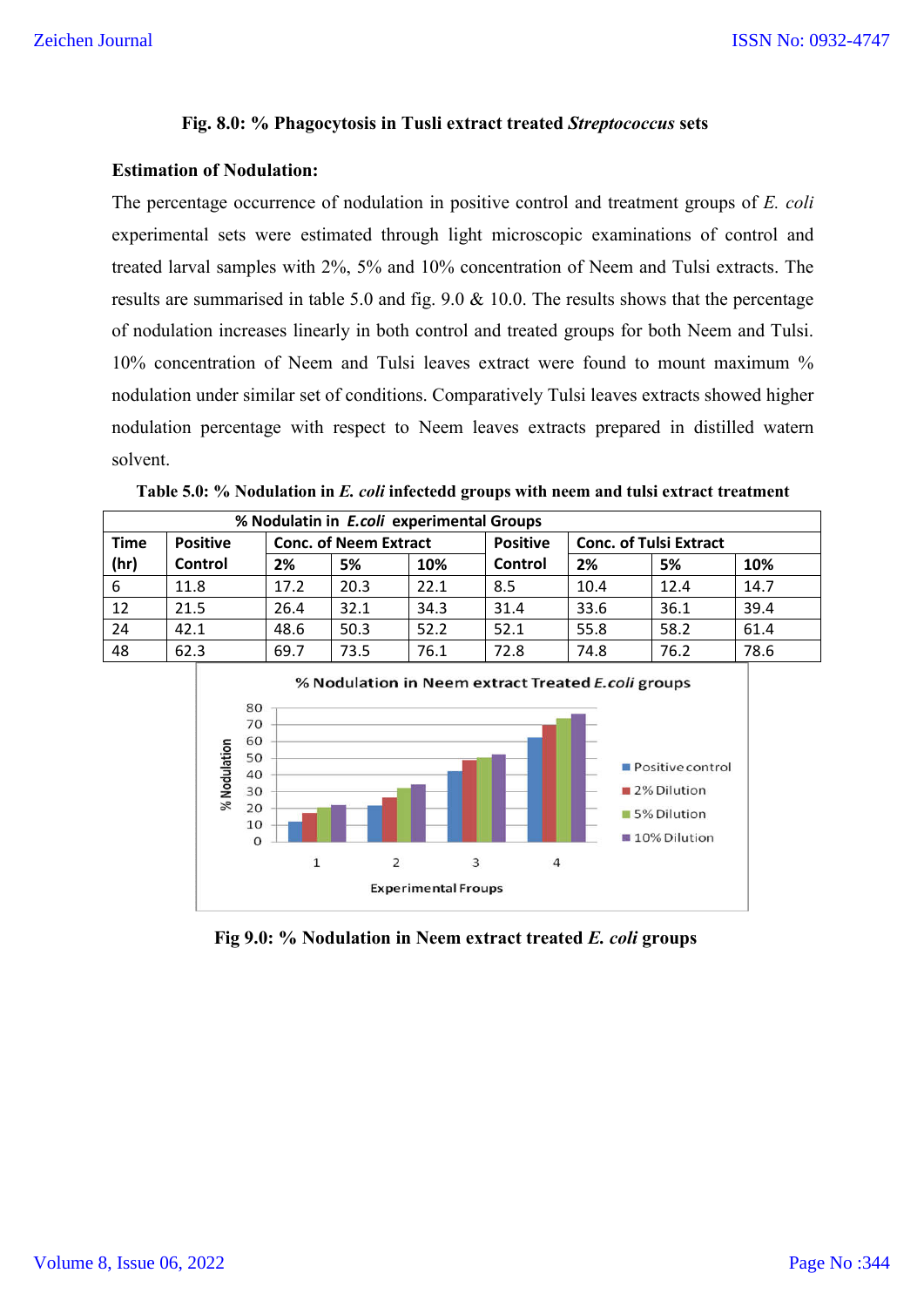



It was revealed that Streptococcus bacterial pathogen elicit higher % of nodulation in both positive control and treatment groups. The percentage of nodulation increases linearly post inoculation, having a peak after 48 hours of post inoculation. the tree different concentration of leaves extracts shows similar kind of immunomodulation by increasing the percentage of nodulation. Table 6.0 and Fig. 11.0 & 12.0 show the result of nodulation pattern in *Streptococcus* experimental sets.

**Table 6.0: % Nodulation in** *Streptococcus spp.* **infectedd groups with neem and tulsi extract treatment**

| % Nodulation in Streptococcus experimental Groups |                 |                              |      |      |                 |                               |      |      |  |
|---------------------------------------------------|-----------------|------------------------------|------|------|-----------------|-------------------------------|------|------|--|
| Time                                              | <b>Positive</b> | <b>Conc. of Neem Extract</b> |      |      | <b>Positive</b> | <b>Conc. of Tulsi Extract</b> |      |      |  |
| (hr)                                              | Control         | 2%                           | 5%   | 10%  | Control         | 2%                            | 5%   | 10%  |  |
| 6                                                 | 11.5            | 13.5                         | 14.2 | 15.1 | 13.4            | 14.8                          | 15.2 | 15.8 |  |
| 12                                                | 42.3            | 44.1                         | 46.1 | 48.7 | 44.1            | 45.7                          | 46.7 | 47.1 |  |
| 24                                                | 64.7            | 65.2                         | 66.2 | 68.6 | 65.4            | 66.4                          | 68.4 | 69.3 |  |
| 48                                                | 88.4            | 88.7                         | 89.1 | 91.3 | 86.3            | 87.5                          | 88.3 | 89.2 |  |

The result shows that there is a linear trend of elevation of % nodulation in both positive control and treatment groups with slight variation among different experimental sets of a particular group.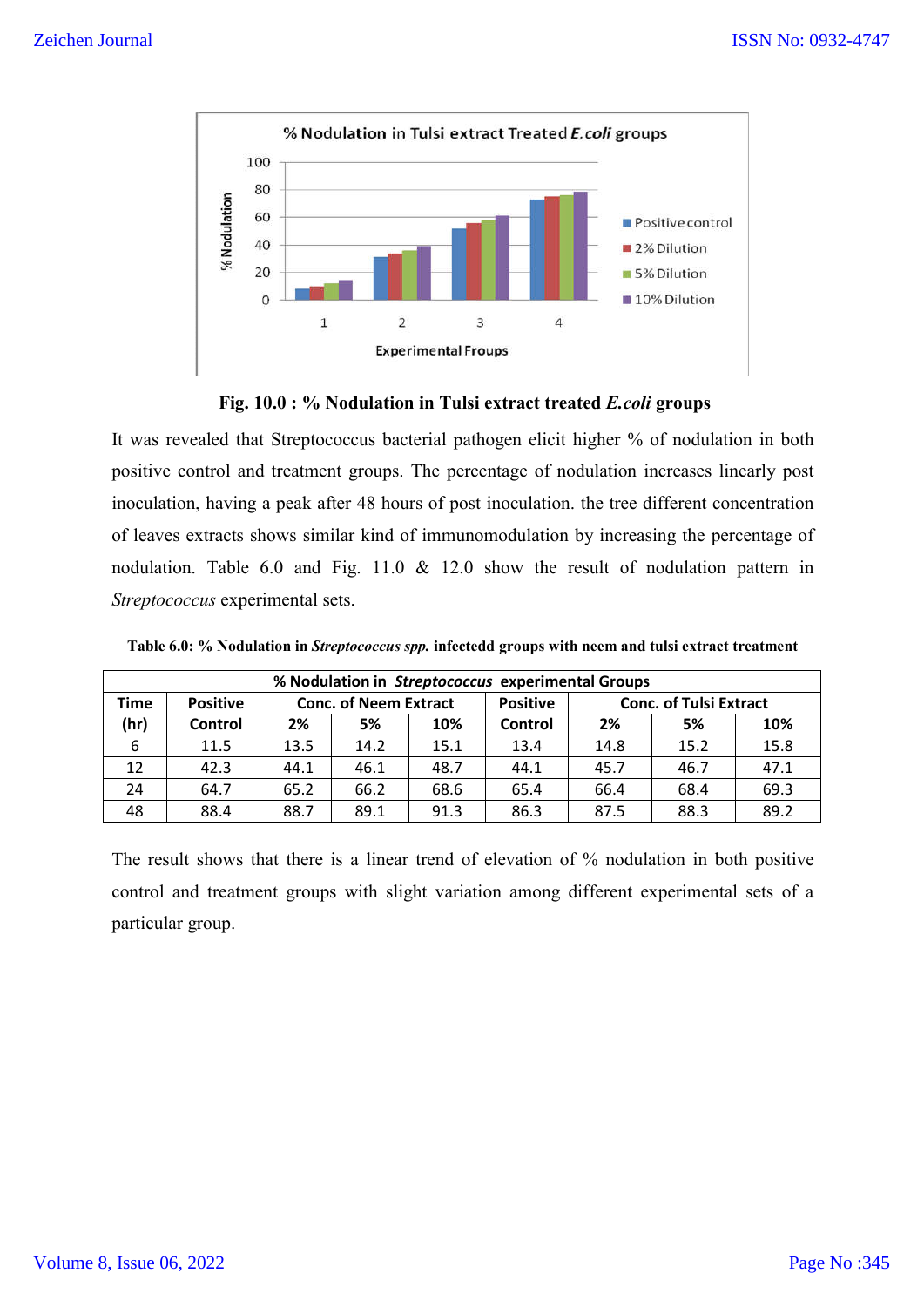

 **Fig. 11.0: % Nodulation in Neem extract treated streptococcus groups**



**Fig 12.0: % Nodulation in Tulsi extract treated** *Streptococcus* **groups**

#### **Discussion:**

The present study reveals that medicinal plant extract posses immunomodulatory effect on tasar silkworm, *Antheraea mylitta* Drury. As evident from different parameters tested in fifth larval instar of winter crop. Medicinal plants such as Neem and Tulsi has immunomodulatory effect as it contains number of active phytochemicals such as flavonoids, alkaloids. Terpenoids, saponins etc. these molecules are known to immunomodulatory effect on numbers of animals including humans.

The method of extraction and solvent used may change the profile of active phytochemicals in the extracts. Most commonly, phytochemicals were extracted with aqueous, ehanolic and methanolic solvents, according to the solubility in a particular solvent; a unique profile of phytochemicals gets leached out into the solvent according to their density separation. Tasar silkworm possesses innate immune system at both cellular and humoral level and efficient to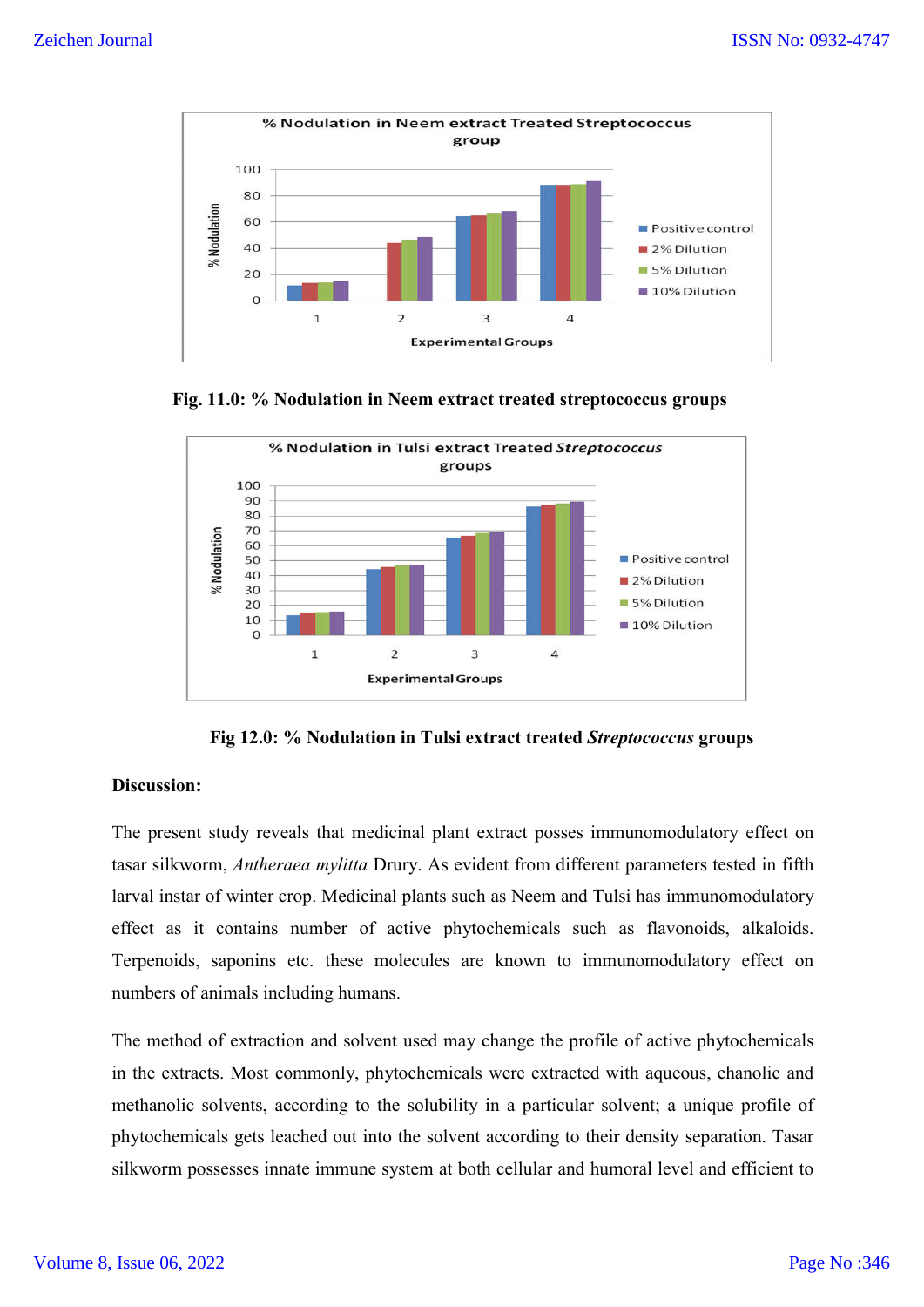cope up number of microbial diseases along with the inert foreign molecules. The best way is to phagocytose them along with nodulation and melanisation. Present stuhy shows similarity with this theory, as it was observed that the process of phagocyticis is quick and occurs early than that of nodulation, nodulation process of innate immunity was found to operate optimally after 24 hours of post inoculation.

Immunomodulation technique by the application of medicinal plant extracts may become an alternative to the use of costlier antibiotics. As the regular use of antibiotics make the pathogen more tolerant against the regular dose generally prescribed. Medicinal plant extracts also possess antimicrobial properties against number of microbial agents such as bacteria and fungi. Thus its use on infected silkworm larvae may provide two folds effectiveness against pathological agents. This may be the case with the present study as evident from much higher survival percentage after successful established infection results. The use of such immunomodulatory compound are viable as it elevates the hemocyte counts of the host insect and help them to cope up the infection much efficiently, this is evident from the result as there wes an increase in the total hemocyte was noticed in both *E. coli* and Streptococcus bacterial pathogen infected experimental control and treated groups. The use of medicinal plants thus is encouraged among the rural, poor and small scale farmers to minimise the chances and severity of microbial infections.

#### **References:**

**1.** Catherine Leonard, Norman A. Ratcliffe, Andrew F. Rowley (1985): The role of prophenoloxidase activation in non-self recognition and phagocytosis by insect blood cells, *Journal of Insect Physiology*, 31(**10**): 789-799.

2. Chessa C, Bodet C, Jousselin C, Wehbe M, Lévêque N, Garcia M.(2017): Antiviral and Immunomodulatory Properties of Antimicrobial Peptides Produced by Human Keratinocytes. *Front Microbiol*.11:1155.

3. El-Bassyouni GT, Eshak MG, Barakat IAH, Khalil WKB.(2017): Immunotoxicity evaluation of novel bioactive composites in male mice as promising orthopaedic implants. *Cent Eur J Immunol*,42(**1**):54-67.

4. Gunnarsson, S. G. S., and A. M. Lackie (1985): Hemocytic aggregation in Schistocerca gregaria and Periplaneta americana as a response to injected substances of microbial origin. *Journal of Invertebrate Pathology*,46(**3**): 312-319.